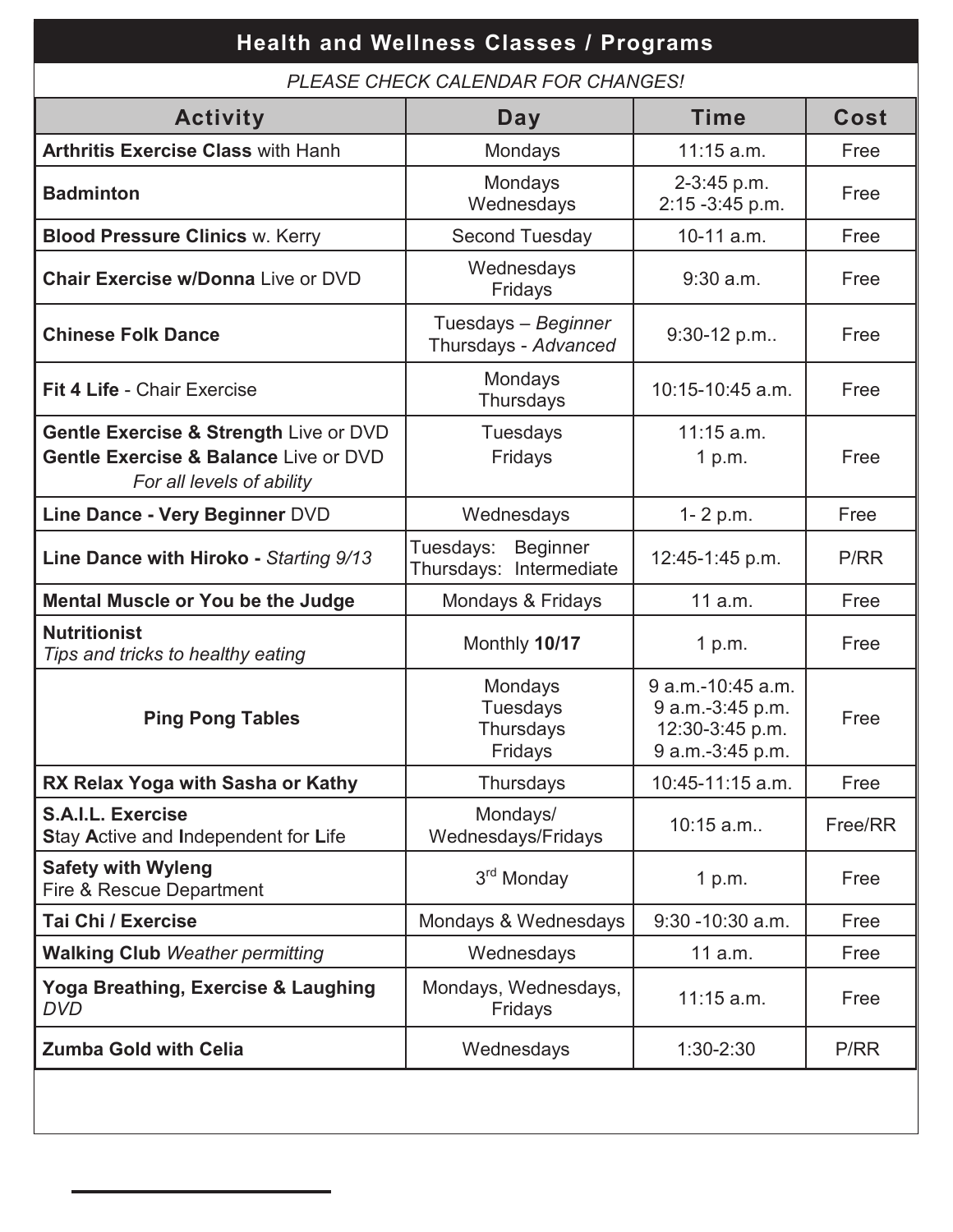| Arts, Games, and Recreation                                      |                                                                                                             |                                                     |                                                          |          |  |
|------------------------------------------------------------------|-------------------------------------------------------------------------------------------------------------|-----------------------------------------------------|----------------------------------------------------------|----------|--|
| PLEASE CHECK CALENDAR FOR CHANGES!                               |                                                                                                             |                                                     |                                                          |          |  |
|                                                                  | <b>Activity</b>                                                                                             | When                                                | <b>Time</b>                                              | Cost     |  |
|                                                                  | American Mahjongg On your own                                                                               | Wednesdays                                          | 10:30-11:55 a.m.                                         | Free     |  |
| <b>Art Class with Charlie</b><br>Acrylic painting for all levels |                                                                                                             | <b>Tuesdays</b><br>Sept-Nov.                        | 10 a.m.-12 noon                                          | P+S/RR   |  |
| <b>Ceramics Class</b>                                            | If needed, clay refill: \$15/25lb bag.                                                                      | Wednesdays<br><b>Start date to be decided</b>       | 10 a.m.-12:30 p.m.                                       | $P+S/RR$ |  |
|                                                                  | <b>Greeting Cards with Ruth</b>                                                                             | Fridays                                             | $1-2 p.m.$                                               | Free/RR  |  |
| <b>Jewelry Class</b>                                             |                                                                                                             | Quarterly                                           | 1-2:45 p.m.                                              | S/RR     |  |
|                                                                  | <b>Bingo</b> Bring a prize to play                                                                          | Fridays                                             | 10:15 a.m.                                               | Free     |  |
| shown                                                            | <b>Chess Club In October if interest</b>                                                                    | Wednesdays                                          | 12:30 p.m.                                               | Free/RR  |  |
|                                                                  | <b>Senior Center Book Club with Monica</b>                                                                  | <b>First Thursday</b>                               | 3 p.m.                                                   | Free     |  |
|                                                                  | <b>Cooking Fun with John</b>                                                                                | 1 <sup>st</sup> & 2 <sup>nd</sup> Friday 9/10, 9/24 | 1 p.m.                                                   | Free     |  |
| <b>Crochet &amp; Knitkniks Group</b>                             |                                                                                                             | Mondays<br><b>Starting September 13</b>             | 10 a.m.- 12 noon                                         | Free     |  |
| <b>Crossword</b>                                                 |                                                                                                             | Fridays                                             | 1 p.m.                                                   | Free/H   |  |
| <b>Current Events/Cranium Crunches</b>                           |                                                                                                             | <b>Tuesdays</b>                                     | 10:30 a.m.                                               | Free     |  |
| International Mahjongg On your own                               |                                                                                                             | Thursdays                                           | $9:30$ a.m. $-2$ p.m.                                    | Free     |  |
| Party Bridge On your own                                         |                                                                                                             | Wednesdays & Fridays                                | $10$ a.m. - noon                                         | Free/RR  |  |
| Tea & Snippets with Jeanne                                       |                                                                                                             | Tuesdays<br><b>Start date to be decided</b>         | 1 p.m.                                                   | Free     |  |
| Rummikub On your own                                             |                                                                                                             | Tuesdays                                            | 10:30 a.m. & 1 p.m.                                      | Free     |  |
| <b>Music Lovers Unite</b>                                        |                                                                                                             | Bi-weekly 9/8 & 9/22                                | 1-2 p.m.                                                 | Free/H   |  |
| <b>RR</b>                                                        | Registration Required.                                                                                      |                                                     |                                                          |          |  |
| H                                                                | Hybrid. Classes will be live streamed to or from the center.                                                |                                                     | We don't want                                            |          |  |
| P                                                                | This is a PAID class, payable with punch card only.                                                         |                                                     | you to be<br>disappointed!                               |          |  |
| S                                                                | SUPPLY fee only may apply.                                                                                  |                                                     |                                                          |          |  |
| $P + S$                                                          | This is a PAID class, payable with punch card only.<br>SUPPLY fee may apply.                                |                                                     | Sign up one week<br>prior to the start                   |          |  |
| Punch<br>Card                                                    | Used to pay for attendance of paid classes.<br>Available for purchase at the front desk. \$5 for 8 classes. |                                                     | date of a class in<br>order for the class<br>to be held. |          |  |
| 中文                                                               | Instruction in Chinese and by demonstration.<br>Bilingual participants may be available to translate        |                                                     |                                                          |          |  |